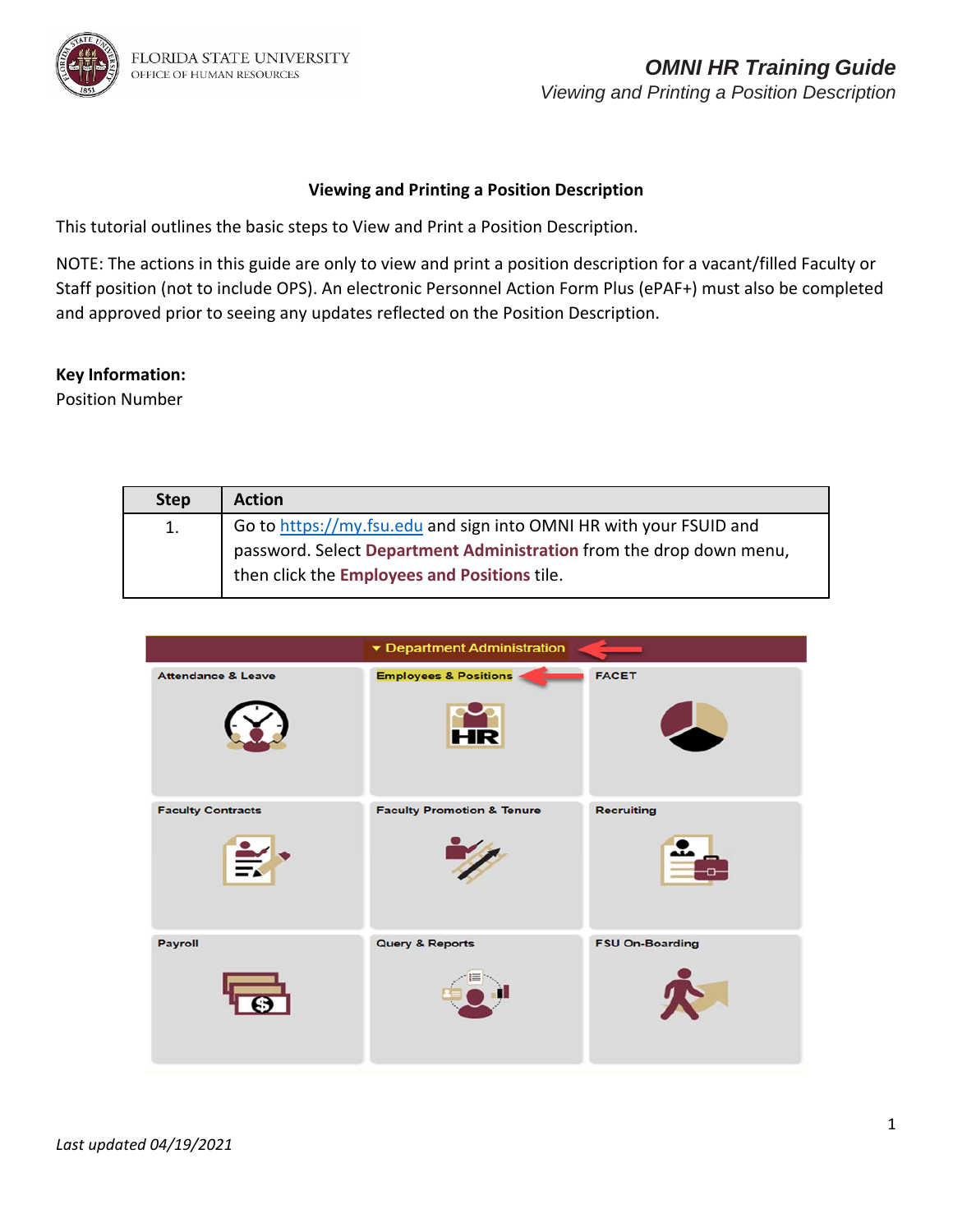

FLORIDA STATE UNIVERSITY<br>office of human resources

# *OMNI HR Training Guide*

| <b>Step</b> | <b>Action</b>                                       |
|-------------|-----------------------------------------------------|
| ⌒<br>z.     | Ensure you are on the Maintain Job Profiles screen. |

|                                                 | <b>Employees and Positions</b>                                                     |
|-------------------------------------------------|------------------------------------------------------------------------------------|
| Enter ePAF+ Transactions                        |                                                                                    |
| View/Rework ePAF+                               | Maintain Job Profiles<br><b>Select a Profile</b>                                   |
| Approve ePAF+                                   | To view a Profile, enter your search criteria and select the "Search" push button. |
| <b>T</b> Job Data                               | <b>Advanced Search Criteria</b>                                                    |
| Department Budget Table                         | <b>Position Profile</b><br><b>Type</b><br><b>Profile Name</b>                      |
| Maintain Job Profiles                           | <b>Group Types</b>                                                                 |
| Position Summary                                | $\alpha$<br><b>Group Type</b><br><b>Group ID</b>                                   |
| Position History                                |                                                                                    |
| <b>FSU Mass Appointments</b><br>$~\check{}~$ II | <b>Profile Identities</b>                                                          |
| Team Talent Profile                             | Related to Position Data<br>Q<br>Position                                          |
|                                                 |                                                                                    |
|                                                 | Search<br>Clear<br><b>Basic Search</b>                                             |
|                                                 | ÷<br>Add a Profile                                                                 |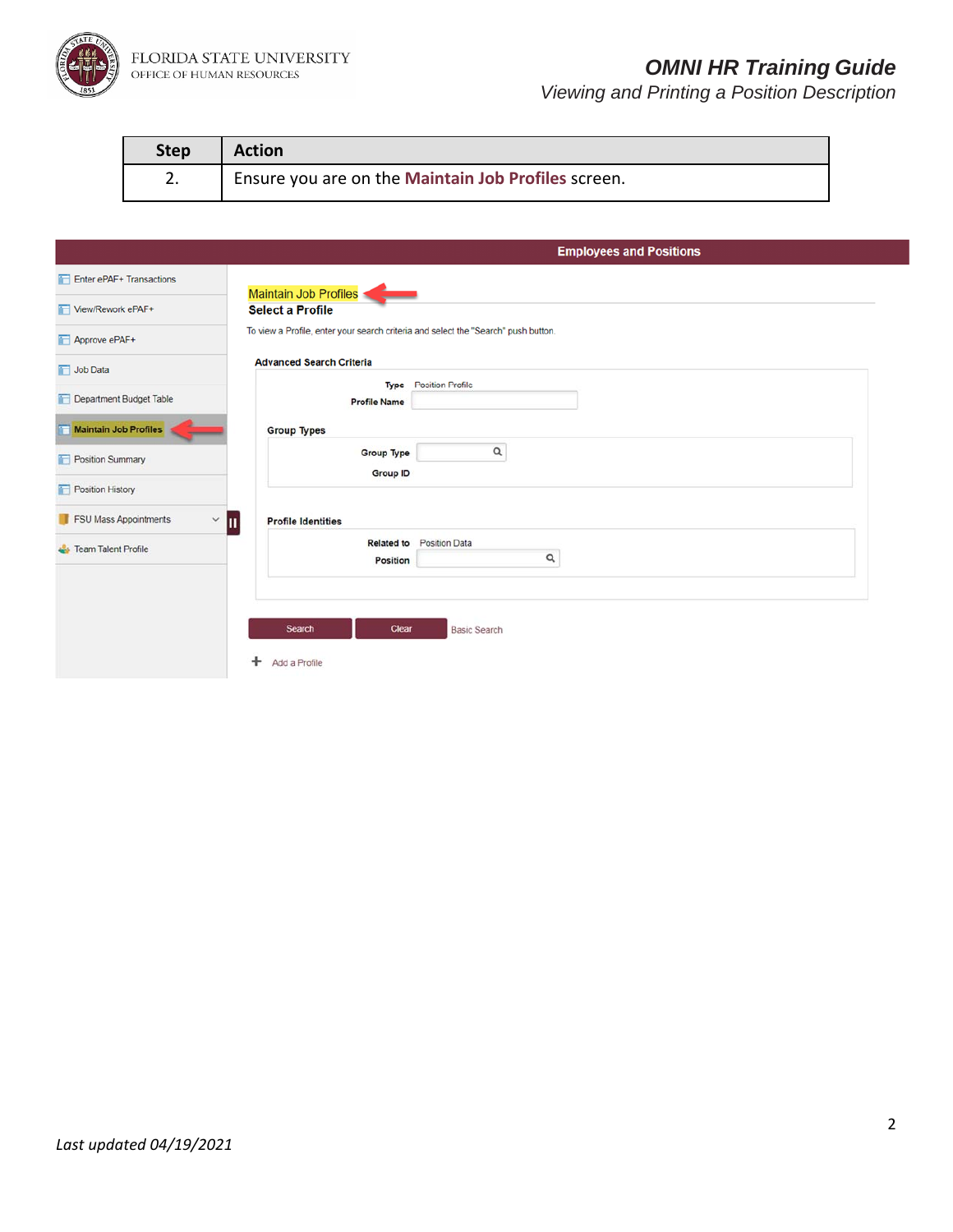

## *OMNI HR Training Guide*

| <b>Step</b> | <b>Action</b>                                                              |
|-------------|----------------------------------------------------------------------------|
| 3.          | Enter the position number into the <b>Position</b> field and click search. |
| 4.          | Click on the highlighted Profile Name from results.                        |

|                              |                                                                                    |                                 | <b>Employees and Positions</b> |                                |
|------------------------------|------------------------------------------------------------------------------------|---------------------------------|--------------------------------|--------------------------------|
| Enter ePAF+ Transactions     | <b>Maintain Job Profiles</b>                                                       |                                 |                                |                                |
| View/Rework ePAF+            | <b>Select a Profile</b>                                                            |                                 |                                |                                |
| Approve ePAF+                | To view a Profile, enter your search criteria and select the "Search" push button. |                                 |                                |                                |
| <b>T</b> Job Data            | <b>Advanced Search Criteria</b>                                                    |                                 |                                |                                |
| Department Budget Table      | Type<br><b>Profile Name</b>                                                        | <b>Position Profile</b>         |                                |                                |
| <b>Maintain Job Profiles</b> | <b>Group Types</b>                                                                 |                                 |                                |                                |
| Position Summary             | <b>Group Type</b><br><b>Group ID</b>                                               | Q                               |                                |                                |
| Position History             |                                                                                    |                                 |                                |                                |
| FSU Mass Appointments        | $~^{\circ}$ II<br><b>Profile Identities</b>                                        |                                 |                                |                                |
| Team Talent Profile          | <b>Related to</b><br>Position                                                      | Position Data<br>00012345<br>Q  |                                |                                |
|                              | Search<br>Clear<br>Select from the profiles listed below:                          | <b>Basic Search</b>             |                                |                                |
|                              | <b>Profile Search Results</b>                                                      |                                 |                                |                                |
|                              | 冊<br>$\alpha$                                                                      |                                 | 14.                            | $1-1$ of $1 - v$<br>I View All |
|                              | Profile Type                                                                       | Profile Name <sup>A</sup>       |                                | Position                       |
|                              | Position Profile                                                                   | <b>Administrative Assistant</b> | Position Data                  | 00012345                       |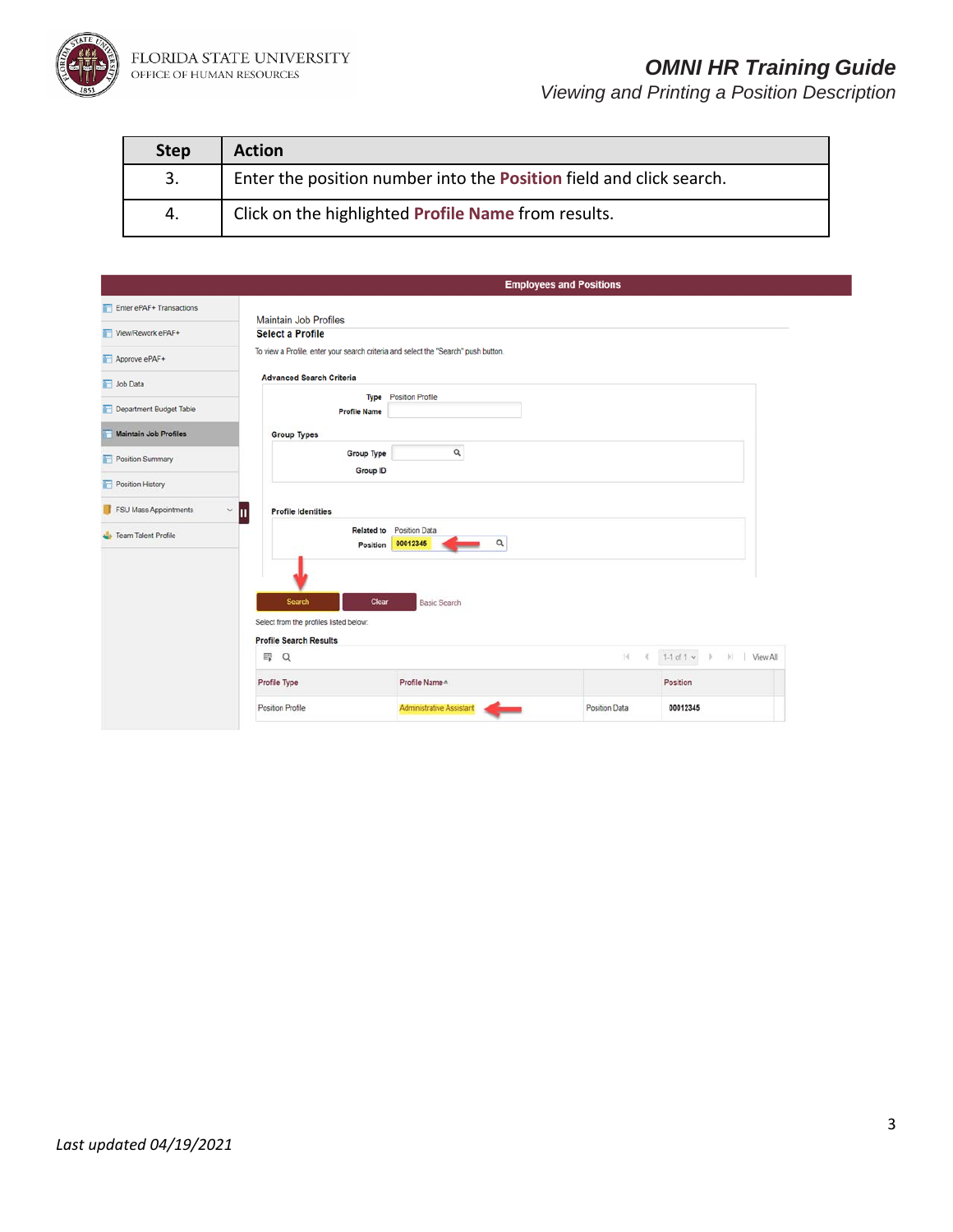

# *OMNI HR Training Guide*

| <b>Step</b> | <b>Action</b>                                                             |
|-------------|---------------------------------------------------------------------------|
| 5.          | Click on the Summary Tab to view the position's focus statement, internal |
|             | requirements, and any pay additive eligibilities.                         |

|                                                                                                                         |                       |                    | <b>Employees and Positions</b>                                                                                                                                                                                                                                                                                                                                                                                                                                   |                     |                                            |
|-------------------------------------------------------------------------------------------------------------------------|-----------------------|--------------------|------------------------------------------------------------------------------------------------------------------------------------------------------------------------------------------------------------------------------------------------------------------------------------------------------------------------------------------------------------------------------------------------------------------------------------------------------------------|---------------------|--------------------------------------------|
| <b>Non-Person Profile</b>                                                                                               |                       |                    |                                                                                                                                                                                                                                                                                                                                                                                                                                                                  |                     |                                            |
|                                                                                                                         |                       |                    |                                                                                                                                                                                                                                                                                                                                                                                                                                                                  |                     |                                            |
| Description<br>Administrative Assistant                                                                                 |                       |                    |                                                                                                                                                                                                                                                                                                                                                                                                                                                                  |                     |                                            |
| Status Active                                                                                                           |                       |                    |                                                                                                                                                                                                                                                                                                                                                                                                                                                                  |                     |                                            |
| <b>S</b> Print © Comments<br>04/19/2021                                                                                 |                       |                    |                                                                                                                                                                                                                                                                                                                                                                                                                                                                  |                     |                                            |
|                                                                                                                         |                       |                    |                                                                                                                                                                                                                                                                                                                                                                                                                                                                  |                     |                                            |
| Responsibilities<br>Summary                                                                                             | Competencies          | Qualifications     |                                                                                                                                                                                                                                                                                                                                                                                                                                                                  |                     |                                            |
| Add new profile items in the grid below. Edit profile items by clicking on the item name.                               |                       |                    |                                                                                                                                                                                                                                                                                                                                                                                                                                                                  |                     |                                            |
|                                                                                                                         |                       |                    |                                                                                                                                                                                                                                                                                                                                                                                                                                                                  |                     |                                            |
| <b>Position Focus Statement</b><br>v<br>壓                                                                               |                       |                    | 141<br>d.                                                                                                                                                                                                                                                                                                                                                                                                                                                        | $1-1$ of 1 $\times$ | $\left\lfloor n \right\rfloor$<br>View All |
|                                                                                                                         |                       |                    |                                                                                                                                                                                                                                                                                                                                                                                                                                                                  |                     |                                            |
| <b>Statement</b>                                                                                                        | <b>Effective Date</b> | <b>Description</b> | General responsibilities include administrative support for Executive Vice President's office                                                                                                                                                                                                                                                                                                                                                                    |                     |                                            |
| Position Focus Statement                                                                                                | 10/23/2018            |                    | and Foundation, the processing of p-card expense reports, departmental disbursements,<br>record keeping, supply order and supply inventory for all of Foundation, greeting visitors, and<br>handling incoming calls. The Administrative Assistant / Receptionist will work 40 hours per<br>week (Monday - Friday from 8:00 a.m. - 5:00 p.m.). This individual will be expected to<br>uphold and exemplify the operating practices and mission of the Foundation. |                     |                                            |
| Add new profile items in the grid below. Edit profile items by clicking on the item name.                               |                       |                    |                                                                                                                                                                                                                                                                                                                                                                                                                                                                  |                     |                                            |
| ▼ Internal Requirements                                                                                                 |                       |                    |                                                                                                                                                                                                                                                                                                                                                                                                                                                                  |                     |                                            |
|                                                                                                                         |                       |                    |                                                                                                                                                                                                                                                                                                                                                                                                                                                                  |                     |                                            |
| 罫                                                                                                                       |                       | ы                  | 1-1 of 1 $\vee$<br><b>View All</b><br>$\mathbb{H}$                                                                                                                                                                                                                                                                                                                                                                                                               |                     |                                            |
|                                                                                                                         |                       |                    | <b>Effective Date</b>                                                                                                                                                                                                                                                                                                                                                                                                                                            |                     |                                            |
| <b>Internal Compliance Req</b><br>Confidential Information                                                              |                       |                    | 07/29/2016                                                                                                                                                                                                                                                                                                                                                                                                                                                       |                     |                                            |
|                                                                                                                         |                       |                    |                                                                                                                                                                                                                                                                                                                                                                                                                                                                  |                     |                                            |
| Add new profile items in the grid below. Edit profile items by clicking on the item name.<br>▼ Pay Additive Eligibility |                       |                    |                                                                                                                                                                                                                                                                                                                                                                                                                                                                  |                     |                                            |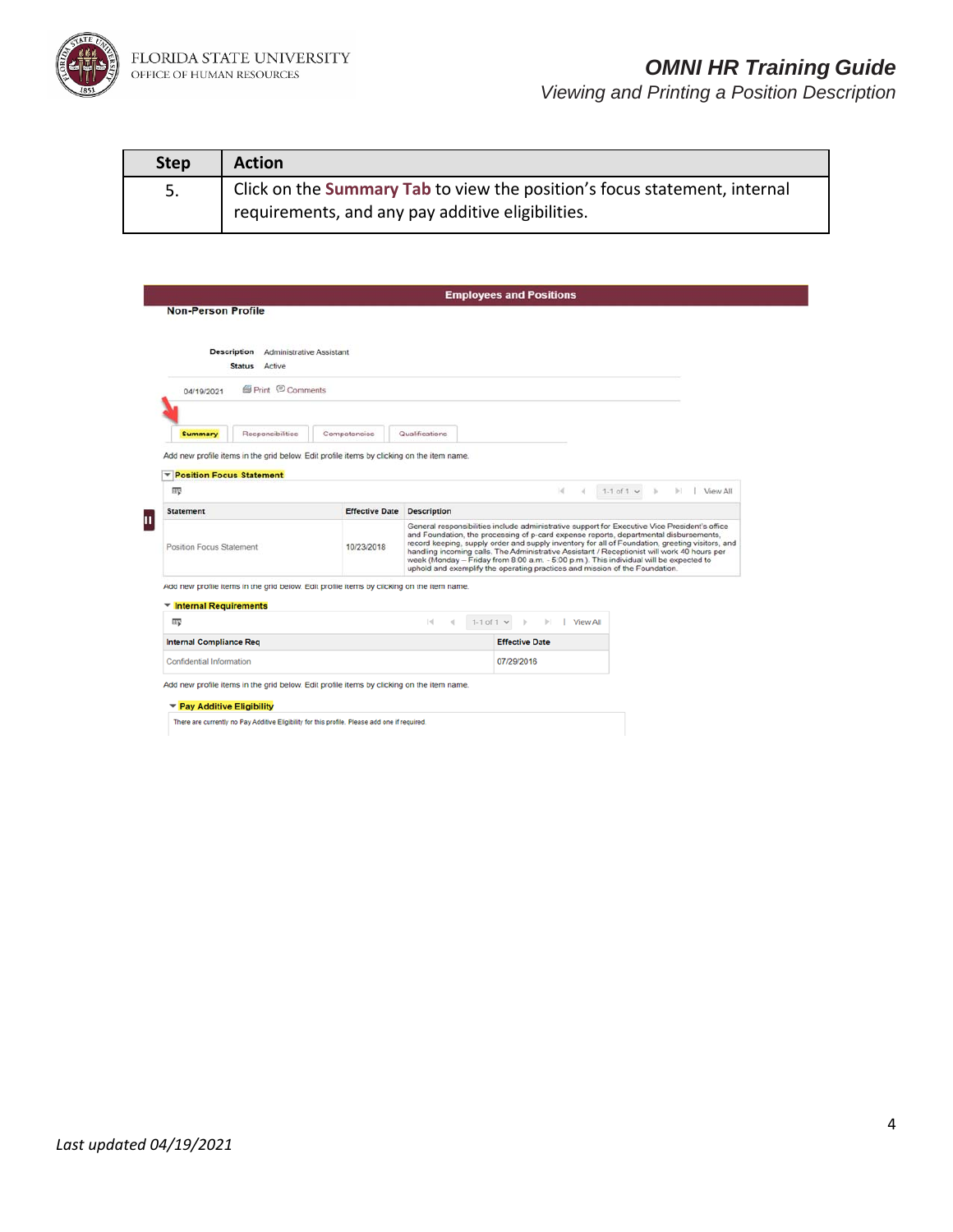

| <b>Step</b> | <b>Action</b>                                                                                                                                                                                      |
|-------------|----------------------------------------------------------------------------------------------------------------------------------------------------------------------------------------------------|
| 6.          | Click on the Responsibilities Tab to view the position's responsibilities. Make<br>sure to click the View All Button if the position has more than 5<br>responsibilities to view them all at once. |

|                                    |                                                                               |                                        |                        | <b>Employees and Positions</b> |                                                                                                                                                                                                                                                                                                                                                                                                                                                                                                                                                                                |                             |
|------------------------------------|-------------------------------------------------------------------------------|----------------------------------------|------------------------|--------------------------------|--------------------------------------------------------------------------------------------------------------------------------------------------------------------------------------------------------------------------------------------------------------------------------------------------------------------------------------------------------------------------------------------------------------------------------------------------------------------------------------------------------------------------------------------------------------------------------|-----------------------------|
| <b>Non-Person Profile</b>          |                                                                               |                                        |                        |                                |                                                                                                                                                                                                                                                                                                                                                                                                                                                                                                                                                                                |                             |
| <b>Status</b> Active               | <b>Description</b> Administrative Assistant                                   |                                        |                        |                                |                                                                                                                                                                                                                                                                                                                                                                                                                                                                                                                                                                                |                             |
| 04/19/2021                         | <b>S</b> Print © Comments                                                     |                                        |                        |                                |                                                                                                                                                                                                                                                                                                                                                                                                                                                                                                                                                                                |                             |
|                                    |                                                                               |                                        |                        |                                |                                                                                                                                                                                                                                                                                                                                                                                                                                                                                                                                                                                |                             |
| <b>Responsibilities</b><br>Summary | Competencies                                                                  | Qualifications                         |                        |                                |                                                                                                                                                                                                                                                                                                                                                                                                                                                                                                                                                                                |                             |
|                                    | View responsibilities information below. Click the link to view item details. |                                        |                        |                                |                                                                                                                                                                                                                                                                                                                                                                                                                                                                                                                                                                                |                             |
| <b>Example 1</b> Responsibilities  |                                                                               |                                        |                        |                                |                                                                                                                                                                                                                                                                                                                                                                                                                                                                                                                                                                                |                             |
| 眼                                  |                                                                               |                                        |                        |                                | $1-3$ of $3 \vee$<br>$\vert \cdot \vert$<br>$\rightarrow$<br>$\sim$                                                                                                                                                                                                                                                                                                                                                                                                                                                                                                            | $\triangleright$   View All |
| Responsibility                     |                                                                               | <b>Effective Date Effective Status</b> | $%$ Time<br>Allocation | <b>Essential Function</b>      | Description                                                                                                                                                                                                                                                                                                                                                                                                                                                                                                                                                                    |                             |
| Position Responsibility            | 10/23/2018                                                                    | Active                                 | 50                     | $\mathbb{Z}$                   | Front Lobby Management<br>Manages the front lobby area and maintaining an orderly environment. Handles a multi-line<br>incoming phone system, transferring calls as appropriate. Receives and directs visitors. Follows<br>established procedures in receiving and distributing checks. Follows established procedures in<br>receiving cash deposits. Ensures adherence to visitor/vendor sign-in practices and security<br>features. Assists with meetings and events as needed. Protects confidential information. Perform<br>other related duties as required and assigned. |                             |
| Position Responsibility            | 10/23/2018                                                                    | Active                                 | 40                     | 72                             | Administrative Support<br>Provide administrative support to the Executive Vice President's office, prepares correspondence,<br>departmental disbursement requests, reconciles purchasing card expenditures, monitors<br>expenses and may assist with monthly budget reconciliation.                                                                                                                                                                                                                                                                                            |                             |
| Position Responsibility            | 10/23/2018                                                                    | Active                                 |                        | $10$ $\Box$                    | Shipping/Receiving/Supplies<br>Prepares outgoing FedEx and UPS parcels for pick-up and receives / routes said deliveries and<br>maintains daily log documenting said delivery and pick-up information. Provides administrative<br>support, which may include preparation of correspondence, making copies and sending faxes, to<br>all Foundation departments as needed. Orders office supplies and monitors inventory control.<br>preparing said disbursement requests. Prepares mail using university postal service quidelines.                                             |                             |

| <b>Step</b> | <b>Action</b>                                                                                                                                                                          |
|-------------|----------------------------------------------------------------------------------------------------------------------------------------------------------------------------------------|
| 7.          | Click on the Competencies Tab to view the position's competencies. Make<br>sure to click the View All Button if the position has more than 5 competencies<br>to view them all at once. |

|                                                                                             |                                       |                         | <b>Employees and Positions</b> |                                                                                                                               |
|---------------------------------------------------------------------------------------------|---------------------------------------|-------------------------|--------------------------------|-------------------------------------------------------------------------------------------------------------------------------|
| <b>Non-Person Profile</b>                                                                   |                                       |                         |                                |                                                                                                                               |
| <b>Description</b> Administrative Assistant                                                 |                                       |                         |                                |                                                                                                                               |
| <b>Status</b> Active                                                                        |                                       |                         |                                |                                                                                                                               |
| <b>S</b> Print <sup>©</sup> Comments<br>04/19/2021                                          |                                       |                         |                                |                                                                                                                               |
|                                                                                             |                                       |                         |                                |                                                                                                                               |
| Summary<br>Responsibilities                                                                 | Qualifications<br><b>Competencies</b> |                         |                                |                                                                                                                               |
| View Competency information below. Click the link to view item details.                     |                                       |                         |                                |                                                                                                                               |
| ▼ Competencies                                                                              |                                       |                         |                                |                                                                                                                               |
|                                                                                             |                                       |                         |                                |                                                                                                                               |
| 要                                                                                           |                                       |                         |                                | 1-5 of $8 - $<br>优<br>٠<br><b>View All</b>                                                                                    |
| Competency                                                                                  | <b>Effective Date</b>                 | <b>Effective Status</b> | Proficiency Lvl                | Description                                                                                                                   |
|                                                                                             | 08/24/2007                            | Active                  | 1-Basic                        | Ability to communicate effectively verbally and in writing.                                                                   |
|                                                                                             | 08/24/2007                            | Active                  | 1-Basic                        | Ability to establish and maintain effective working relationships.                                                            |
|                                                                                             | 08/24/2007                            | Active                  | 1-Basic                        | Ability to perform basic mathematical calculations.                                                                           |
| Effective Communication<br>Working Relationships<br>Basic Math<br>Laws, Rules & Regulations | 08/24/2007                            | Active                  | 1-Basic                        | Knowledge of and ability to interpret and apply related federal, state, and local laws,<br>ordinances, rules and regulations. |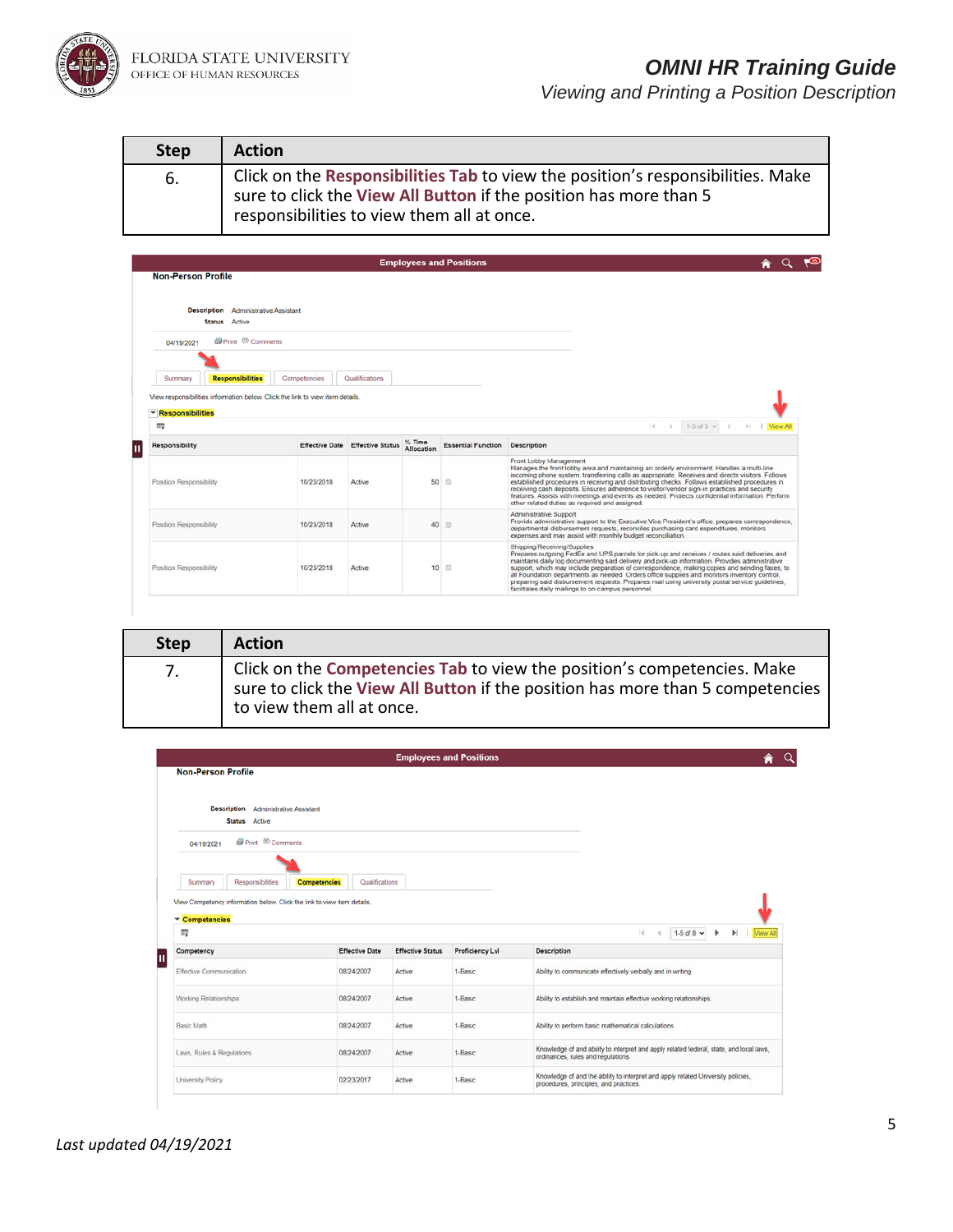

| <b>Step</b> | <b>Action</b>                                                                                                                                             |
|-------------|-----------------------------------------------------------------------------------------------------------------------------------------------------------|
| 8.          | Click on the Qualifications Tab to view the position's education/experience,<br>required degrees, licensures/certifications, tests or examinations (i.e., |
|             | required background check), memberships, and any required language skills.                                                                                |

|                                                                                                                                                         |                                |                                   |                         |                             | <b>Employees and Positions</b> |                                     |                        |
|---------------------------------------------------------------------------------------------------------------------------------------------------------|--------------------------------|-----------------------------------|-------------------------|-----------------------------|--------------------------------|-------------------------------------|------------------------|
| <b>Non-Person Profile</b>                                                                                                                               |                                |                                   |                         |                             |                                |                                     |                        |
| Description Administrative Assistant<br><b>Status</b> Active                                                                                            |                                |                                   |                         |                             |                                |                                     |                        |
| <b>El Print</b> <sup>©</sup> Comments<br>04/19/2021                                                                                                     |                                |                                   |                         |                             |                                |                                     |                        |
| Summary<br>Responsibilities                                                                                                                             | Qualifications<br>Competencies |                                   |                         |                             |                                |                                     |                        |
| Add new profile items in the grid below. Edit profile items by clicking on the item name.<br><b>Education/Experience</b><br>m                           |                                |                                   |                         |                             |                                | 1-1 of 1 me. 3-<br>$\sim$<br>$\sim$ | <b>FL. J. View All</b> |
| Education/Experience                                                                                                                                    | <b>Effective Date</b>          | <b>Education Level</b>            | Years of<br>Experience  | Experience<br>Substitutable | Note                           |                                     |                        |
| Education/Experience                                                                                                                                    | 08/24/2007                     | C-High School Diploma or<br>Equiv |                         | 2.11                        |                                |                                     |                        |
| * Degrees<br>There are currently no Degrees for this profile. Please add one if required.                                                               |                                |                                   |                         |                             |                                |                                     |                        |
| * Licenses and Certifications<br>There are currently no Licenses and Certifications for this profile. Please add one if required.                       |                                |                                   |                         |                             |                                |                                     |                        |
|                                                                                                                                                         |                                |                                   |                         |                             |                                |                                     |                        |
| $\overline{\rm m}$                                                                                                                                      | $\mathcal{A}$                  | $-4$                              | 1-1 of 1 v 1 1 View All |                             |                                |                                     |                        |
| Enter licenses and certifications information below.<br>Enter test / examination information below.<br><b>Tests or Examinations</b><br>Test/Examination |                                | <b>Effective Date</b>             | <b>Effective Status</b> |                             |                                |                                     |                        |
| Background Check, SD (Standard)                                                                                                                         |                                | 08/01/2015                        | Active                  |                             |                                |                                     |                        |
|                                                                                                                                                         |                                |                                   |                         |                             |                                |                                     |                        |
| - Memberships<br>There are currently no Memberships for this profile. Please add one if required.                                                       |                                |                                   |                         |                             |                                |                                     |                        |
| Enter memberships information below.                                                                                                                    |                                |                                   |                         |                             |                                |                                     |                        |
| Enter languages information below.<br>- Language Skills                                                                                                 |                                |                                   |                         |                             |                                |                                     |                        |

| <b>Step</b> | <b>Action</b>                                                                                                |
|-------------|--------------------------------------------------------------------------------------------------------------|
| 9.          | Click on the Print button to generate a savable/printable pdf version of the<br>entire position description. |

| <b>Employees and Positions</b>                                       |  |
|----------------------------------------------------------------------|--|
| <b>Non-Person Profile</b>                                            |  |
|                                                                      |  |
| <b>Description</b> Administrative Assistant<br><b>Status</b> Active  |  |
| <b>Print D</b> Comments<br>04/19/2021                                |  |
|                                                                      |  |
| Summary<br>Responsibilities<br><b>Qualifications</b><br>Competencies |  |